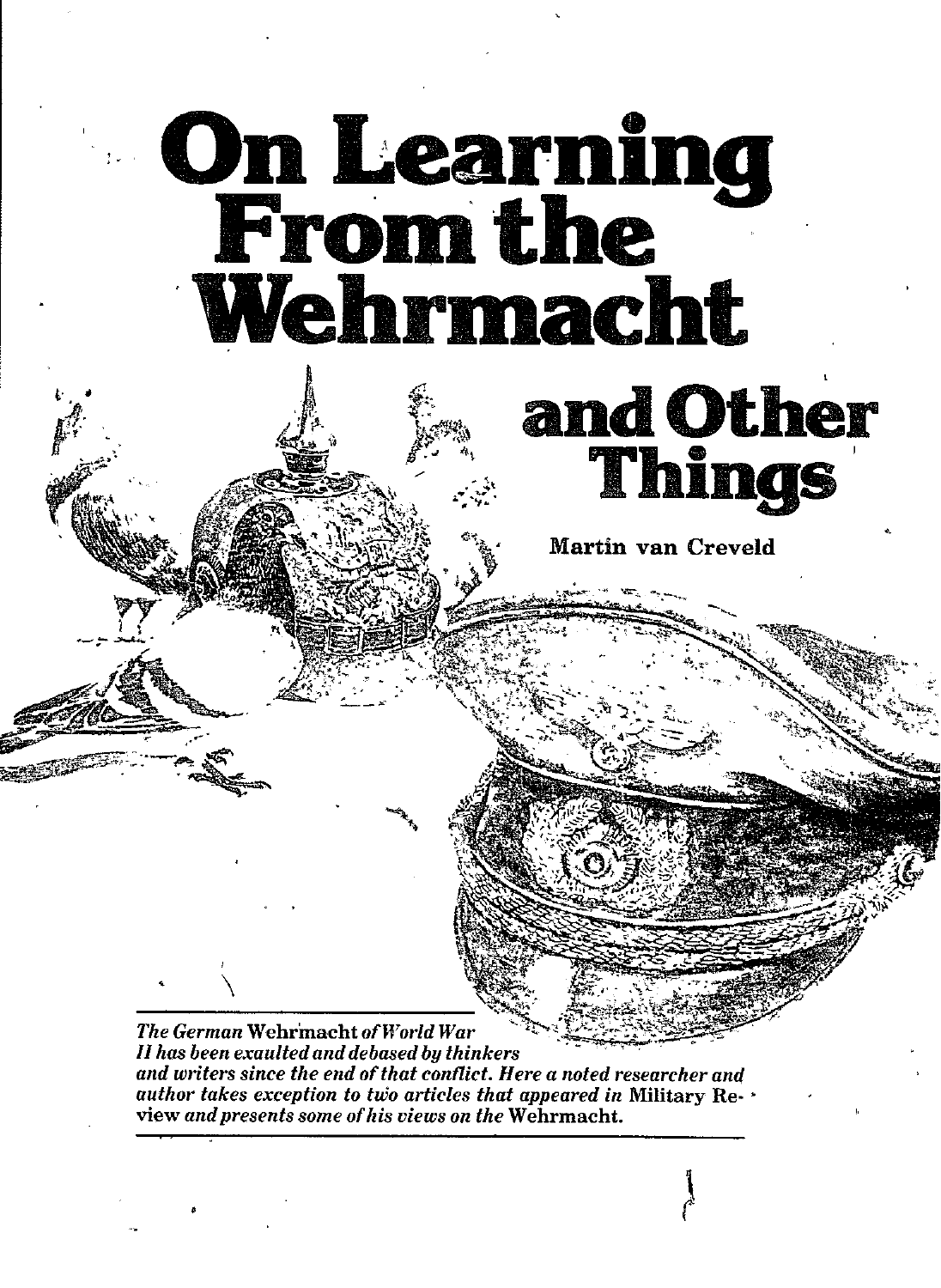**B** N TWO articles that appeared in this publication,<sup>1</sup> the extent of the US miltary's efforts to learn from the Germa N TWO articles that appeared in this publication,<sup>1</sup> the extent of the US milicles are not identical in all respects, nor is it Wehrmacht was questioned. The two artipossible to do justice to the wealth of issues they raise in the space of a few lines. However, I hope I will not be accused of oversimplifying if I sum up their contents as follows:

e So the argument goes, the differences historical, institutional, cultural, even linguistic—between the *Wehrmacht* and the US militarj are so profound that no true learning is possible.

e Learning, even if it were possible, would not be worthwhile because the *Weh r. macht* was not as good a fighting machine as bas sometimes been advertised. '

@ Finally, to the extent that it was militarily effective, that effectiveness was so bound up with National Socialist German Workers' (Nazi) Party ideology that we would not want to learn from it even if we could.

The first of these problems concerns me as a professional historian; the second, as a military critic who has helped popularize the study of the German military in this country and has had the good fortune of seeing his writings make a concrete contribution in the form of the US Army COHORT (cohesion, operational readiness and training) system; and the third, as an Israeli and a Jew, part of whose family was exterminated by the Nazis. In this article, I shall address these issues, proceeding in reverse order.

The relationship between the German army and the Nazi Party has formed the subject of an enormous literature.' The sheer volume of these works is such that any attempt to do more than sum up my own opinions—the results of years of research—in the space available would be hopeless.

Let it be put on record, then, that the

*Wehrmacht* shared many of the *Ftihrer's* goals in foregn pollcy, such as the abrogation of the Treaty of Versailles, the rearmament of Germany, reunification with. those German people living outside existing borders, and expansion—by force of arms If

.<br>Die Großen die Großen werden die Großen und die Großen die Großen und die Schweizung und die Großen die Großen

 $The Wehrmacht shared$  *many of fhe* Fsihrer's *goals in foreign policy, such as fhe abrogation of the Treafy of i'ersailles. . . . and expansion-by force of arms if need be-af the expense of others. .4s fo internal policy, the army did nof object—to say the Ieasf—fo the abolifion of democracy, the elimination ofparfies and frade unions, and fhe persecution of fhe Jeu's.*

need be—at the expense of others.<sup>3</sup> As to internal policy, the army did not object-to say the least—to the abolltion of democracy, the elimination of parties and trade unions, and the persecution of the Jews

Like many other Germans, some soldiers expressed occasional reservations concerning the brutality of the methdds used, a fact which, incidentally, suggests that they were. well aware of those methods. In a few cases, the army served as a haven for those who were repelled by the excesses of Nazism and even for a few Jews. On the whole, however, a considerable degree of congruence existed between the goals of the *Wehrmacht* and those of the party. Certainly, it would not be true to say that *ideological* differences between the two put serious obstacles on the *Fuhrer's* path.

The above notwithstanding, Adolf Hitler, during most of his career, regarded the armed services (with the partial exception of the Luftwaffe, Hermann Goring's creation) as hopelessly conservative and even reactionary.' As the repeated wholesale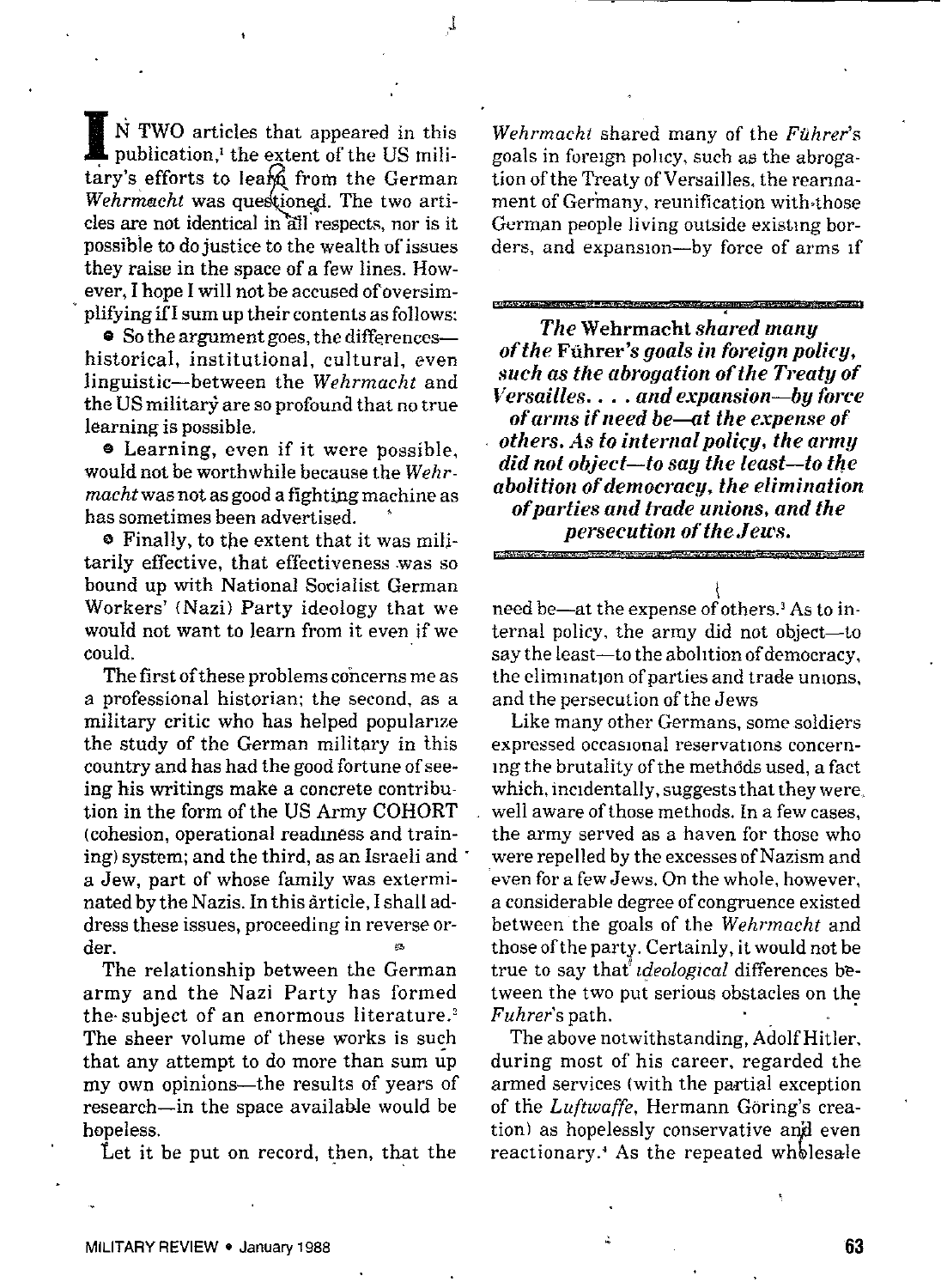sacking and subsequent executions of senior commanders from 1938 on shows, the gulf between the head of the German state and his top-ranking soldiers tended to grow, accurately reflecting his disillusionment with the "general staff," an institution which, at one time, he had regarded as the greatest in the world:

To repeat, most of these conflicts did not stem from ideological differences concerning ends. Instead, they originated in different appreciations concerning the prospect for attaining those ends and, later in the war, the reasons for failing to achieve them. Hitler tended to see the problem in terms of tbe refusal of a clique of effete, aristocratic generals to believe in him and the revolutionary ideology that he represented. At a minimum, the *Wehrmacht's* top commanders were regarded as lacking in what he called National Socialist Glut, or enthusiasm. Indeed, this consideration led him to authorize the creation of an alternative armed force, namely the Waffen-SS (Schutzstaffeln Armed Forces) one task of which was the embodiment of that enthusiasm.

Beyond a deep mistrust in the feasibility of Hitler's goals, the leaders of the *Wehr*macht were also concerned with keeping their independence vis-à-vis the party, a wish that, at one time, led to their acquiescence in (if not active support of) the massacre of Ernst Röhm and his storm trooper cronies. This is hardly the place to chronicle the relationship between the armed forces and party in any detail. Suffice it to say, the former accepted Nazi symbols and engaged- $\cdots$  in indoctrination, but they never quite succeeded in convincing the latter of their ideological purity.

One reason for this was that the forces insisted on keeping responsibility for propaganda in their own hands and succeeded in doing so during most of the years the regime lasted. Only after 1943 were so-called National Socialist Leadership Officers intro- .,

,

64

duced; even then, most of them were not party hacks but army officers whose position qua overseers remained weak, by no means comparable with that of the Soviet *politruk* (political assistants).

Influenced by propaganda, the *lWehr- '* macht's rank and file were probably no more, and no less, "Nazified" than the remainder of German society. There is no doubt that, over the years, most of them came to look at the world in National Socialist terms. Tc summarize the ideology in somewhat crude terms (which, however,-Hitler would have approved as suitable for the primitive understanding of the people), they probably believed that Germany was good and ought to rule Europe, or the world, or whatever.

Although private property and the capitalist system were to remain in force, a "symbolic" form of socialism was to unite all Germans in a tightly knit racial community. Democracy, socialism, trade unions and, of course, Jews, were bad and should be eliminated if not physically exterminated. Finally, pacifism was bad not only for Germany but also per se. War was supposed to be good for people's health, although to my knowledge Hitler never went to the lengths of glorifying it that his Italian colleague Benito Mussolini did.<sup>5</sup>

The extent to which all these beliefs reflected on the Wehrmacht's excellence as a fighting machme, or lack of it, maybe and has been debated.' Without going too deeply into this question, it is my belief (one which Hitler, as far as the senior leadership was . concerned, shared) that ideological considerations did not play much of a role in motivating the German soldier and making him tight as he did. In German society at large, enthusiasm for National Socialism as an ' ideology probably peaked during the early years of tbe regime, say until 1937. Subsequently, it cooled dom, one reason for this being the population's well-founded fear

I

January 1988 . MILITARY REVIEW

/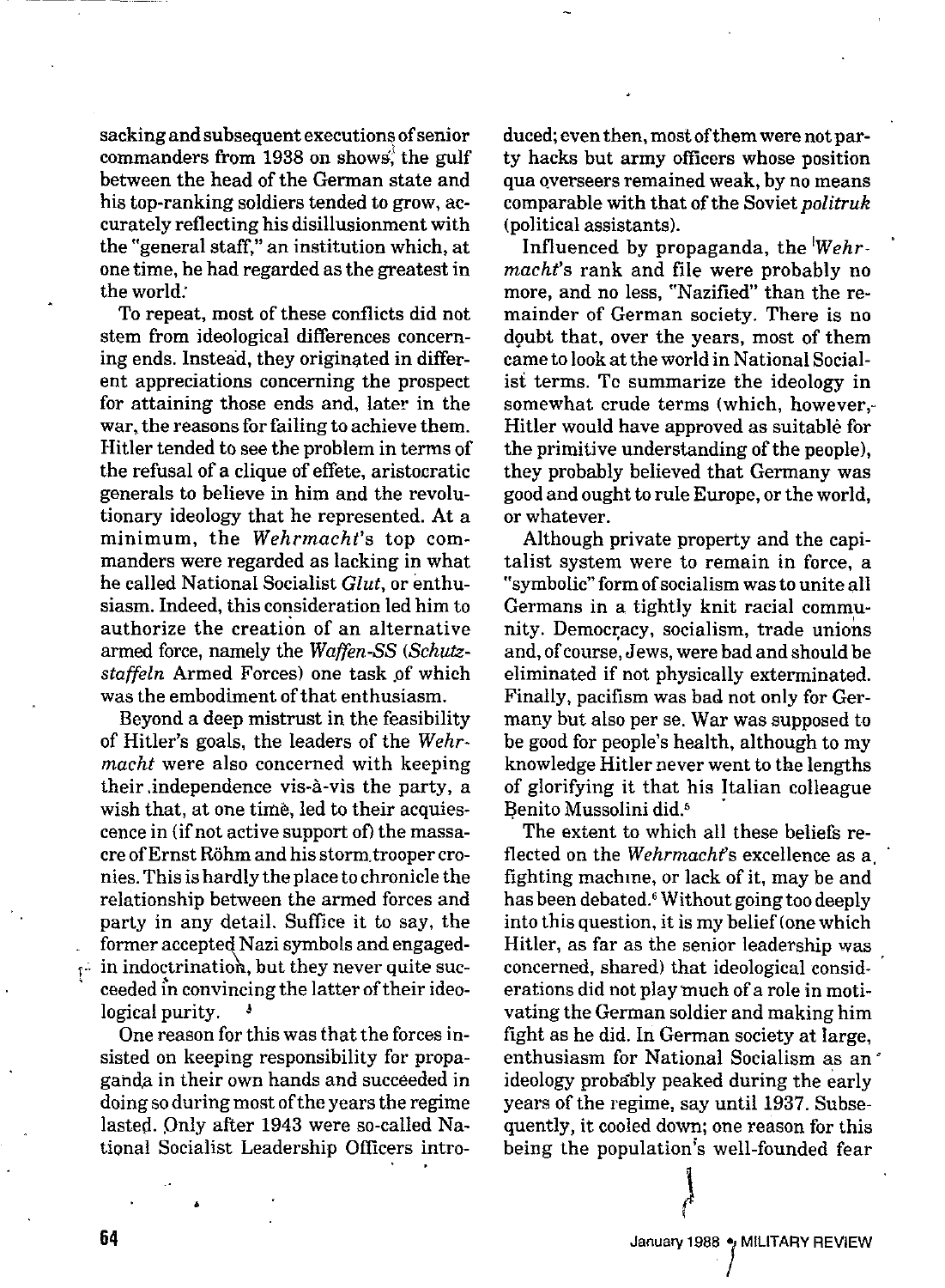

Influenced by propaganda, the Wehrmacht's rank and file were probably no more, and no less, "Nazified" than the remainder of German society. There is no doubt that, over the years, most of them came to look at the world in National Socialist terms.... To sum up, the role of National Socialist ideology in the Wehrmacht's combat power was probably no greater, or less, than that of democratic ideals in the willingness of the US Army to fight.

that Hitler' was steering the country toward war.

During the war, enthusiasm for the regime fluctuated with its military successes, ebbing steadily after 1943. As the reports of the SS *security* service, SD, of that period show, the German people were prepared to fight on while simultaneously becoming in-

1" -,

الم<br>أهم creasingly cynical about its leadership, Hitler alone excepted.'

To sum *up, the role of* National SociaIist ideoIogy m the *Wehrmachi's* combat power was probably no greater, or less, than that of ~ democratic ideals in the willingness of the US Army to fight. Even if we estimate that role as large, certainly it was only one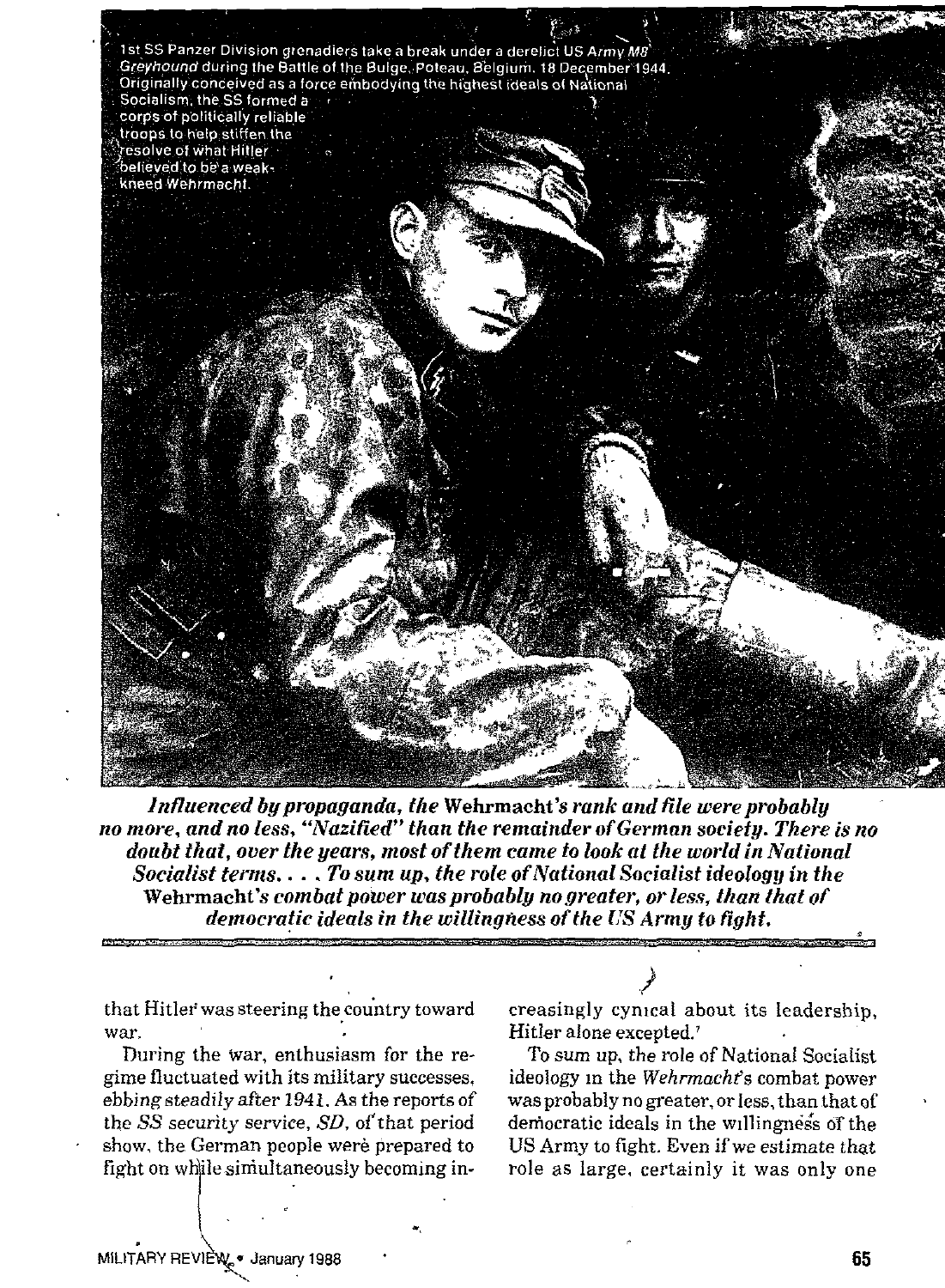among a considerable number of other factors. I, for one, do not see why we should not be able to study those factors and learn from them, if that is desired. So we turn to our second problem, namely whether the German forces represent a military model that is worthy of emulation.

Attempting to determine how good the *'Wehr-macht* really was, the first thing to do is to distinguish between the question and problem of vietory and defeat. Admittedly, victory and defeat count for much in the reputation of any army; howeyer, they do not count for everything. Numerical inferiority, an impossible strategic situation and any number of other factors may cause even a first-ciass military force to be overwhelmed through no fault of its own.

Conversely, the fact that a yery large force will normally vanquish a much smaller one is, in itself, no cause for admiration. These elementary considerations make it clear that some measure other than, or in addition to, the outcome is necessary for judging military excellence. If not, the very idea of quality, and with it the ability to make any comparisons at all, becomes meaningless.

Not to waste time by a lengthy repetition of a story I and others have told elsewhere.<sup>8</sup> there can be no doubt that, whatever the criterion one cares to apply, the Wehrmacht in World War II certainly fought as well as any force in the 20th century and probably as well as any in history. Its high degree of professionalism (not yet understood as skill in operating "systems," as in the present day US forces, but as an overriding dedication to the ufiderstanding and waging of war), the way in which its officers were selected, trained and promoted, the excellence of the replacement system and many other factors that led to this result are not seriously disputed even by the two articles with which I am taking issue here.

This is hardly the place to trace whatever

differences may have existed among the German armed services in this regard, or the way in Which the fighting power of these services changed over time. Suffice it to say that, by dint of a superb performance on the tactical and operational levels, the *Wehrnzacht* achieved some triumphs so great, and so unexpected, that they have become almost Iegendary. As to its defensive success, one can *only* hope that the United States and its NATO allies on the Central Front will fight as tenaciously, and hold out as long, as the Germans did against the same enemy in 1943-45.

,

This is not to say that the *Wehrmacht* was perfect in every respect. However high its sheer fighting power and however good its performance on the tactical and operational levels, serious questions remain about overall strategy in a conflict where the baIance of resources was such that, if truth is to be said, it should *never* have been fought at ail. In volume upon volume of memoirs, the German generais have sought to deny their responsibility for the conduct of war on this leveI. Arcording to them, whatever *mis*takes took place were made exclusively by Hitler, a IEader who not only ran strategy, but also insisted on intervening in operational decisions to the point that, time after time, he managed to snatch defeat out of the jaws of victory.'

Witbout attempting a case-by-case examination of the extent to which Hitler was personally responsible for the Werhmacht's failures (and its successes), it is beyond question that the German higher direction of the war was less successful than that of the Western Allies and, in the end, that of the Soviet Union as well. The Führer's personality apart, there were reasons for this failure, and these will bear some thought.

In any army, the way the top leadership performs is in large part a function of the way in which they are trained and prepared for command. The German *Kriegsakade-*



/

J

,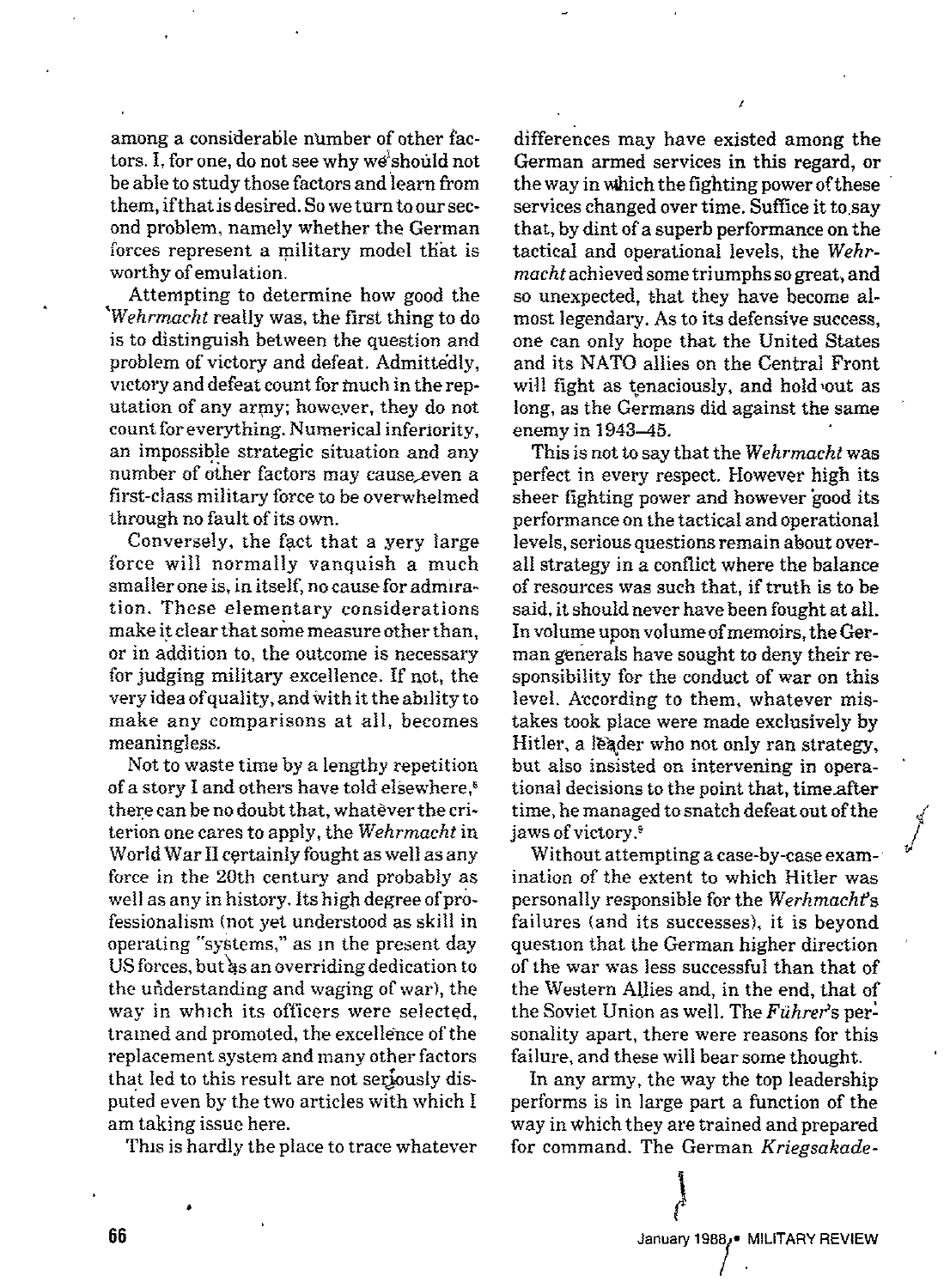

**Whatever** the criterion one cares to apply, the Wehrmacht in World War II *certainly fought as .mellas any force in the 20th century and probably as well as any in history. . . . factors that led to this result are not seriously disputed even by the two articles with which I am taking issue here. r #*

mie, the top-ranking military institute of higher learning since the days of von Scharnhorst and von Gneisenau, was designed to enable an ofticer to perform as an operations officer, doubling as chief of staff, In a division. A *Wehrmachtakademze* (armed forces war college), which opened its doors shortly before tbe outbreak of World War II, never amounted to much and had to be closed before the first class could complete its studies. '0 Consequently, German commanders from the rank of lieutenant colonel up, having spent three years at an academy where about one-half of all the time was devoted to tactics, were unrivaled experts in the operational art. Their understanding of the nonmilitary aspects of war-

was very limited, however, and in the end this proved their undoing.

As if to emphasize the strengths and weaknesses of the *Generalitat*, consider the "great" German generals to come out of World War II: Erich von Manstein, an operational genius, Erwin Rommel, an excellent field commander and a good tactician; Heinz Guderian, a superb armored leader who, by his own admission (true or false), cared nothing for politics; Karl Doenitz, a jumpedup Kapıtânleutnant who never even suspected there was more to the world than Uboats.

Albert Kesselrmg, Walter Model, Kurt Student, Lothar Rendullc, et al were exceedingly tough officers who fought as hard and

67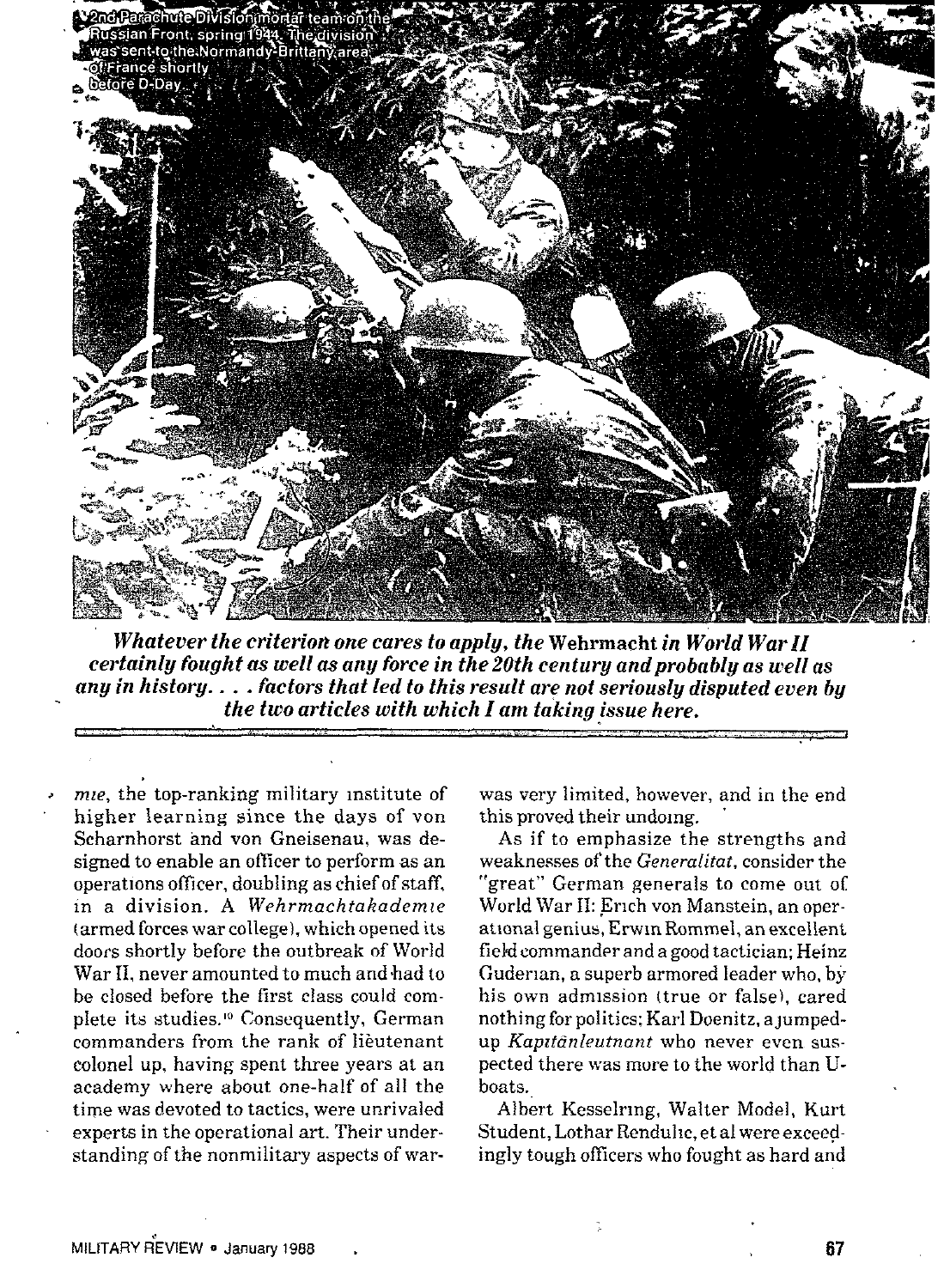

*IRommel, Guderian, Model, et al] were Germany's Pattons. Bg no stretch of the imagination is impossible to see them take on the mantle ofan Eisenhower, a MacArthurora Nimitz. The only oficer on the German side who might conceivably have done we[[ on that level was Field Marshal Gerd von Runaktedt, who qot incidentlg belonged to an older generation.*

as well as any commanders of equivalent rank in history. Not having commanded forces amounting to more than a few army corps, these men were Germany's Pattons. By no stretch of the imagination is it possible to see them take on the mantle of an Eisenhower, a MacArthur or a Nlmitz. The only olllcer *on* the German side who might conceivably have done well on that level was Field Marshal Gerd von Rundstedt. who'not incidently belonged to an older generation, had beeh retired in 1938 and was brought back when the war broke out.

Unlike his generals, Hitler was a man who had never undergone special training in the conduct of war. He had, however, served long periods at the front, thus giving him not only a good understanding of the common soIdier, but an advantage over some staff officers who did not have such experience. Besides, he was a man who had read much, albeit in an unorganized way, and even during the war contrived to read or at least skim—one book a day. 'i

..

Hitler regarded himself, not without *rea*~ *\* son, as much better informed about the overall situation than any of his generals. Particularly during the later years of the war, whenever the generals tried to open his eyes to the "true" situation at the front, he was able to outmaneuver them by evading the military issues in favor of technological, political and historical arguments. To put it a different way, one very important (but, understandably, seldom mentioned) reason why Hitler was able to make most of his generals fight for him for so long was that he knew more than they did. They knew it, and he knew that they did.

To adduce but a single exampIe of the way things worked, consider the July 1941 dispute between Hitler and the army's General Staff as to whether Moscow or the Ukraine should be the next objective. The staff, thinking in *military terms, wanted the* former. Failing to convince Hitler, they had Guderian fly back from hls *panzergruppe* command to confront him in person. Hitler received Guderian at his Rastenburg headquarters, listened to him for an hour and then quietly countered that the generals understood nothing about the economic side of war. This made Guderian get up, salute and announce his readiness to drive into the Ukraine or wherever else the *Führer* would order him to go. He changed his mind because what Hitler said was true.<sup>12</sup>

Quite apart from the fact that Germany's generals were entirely lacking in the kind of

t

,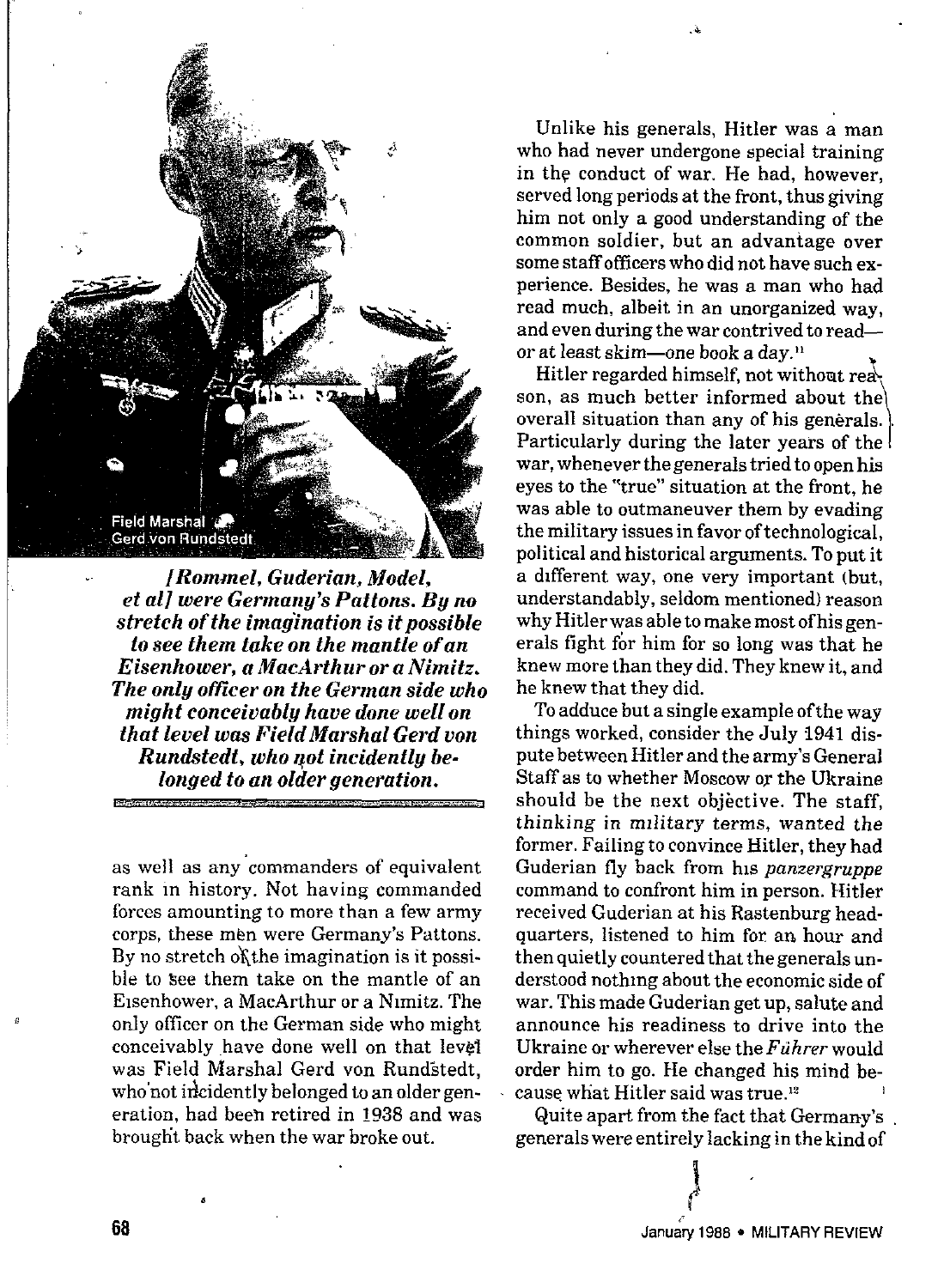

*For all its weaknesses af the top, fhe* Wehrmacht, *up to army level inclusive, was second to no fighting machine in history and better fhan any 1>the 20th century. I see no reason why the factors that made for that excellence cannot, prima facie, be isolated, stadied and learned from.*

~ preparation necessary for the conduct of modern total war and were thus forced to leave this aspect to Hitler, Joseph Goebbels, Albert Spepr and other civilians, the *Wehrmacht*'s top-level command arrangements were disastrous.<sup>13</sup> The constant friction between the Army High Command (OKH) and the Armed Forces High Command (OKW), the Navy High Command (OKM) and the Air Force High Command  $(OKL)$  was due partly to Hitler's system of divide and rule and partly to deeply rooted institutional factors. W#atever the reasons, the arrange- . ments that existed precluded efficient cooperation between navy and air force. At the same time, they made it difficult, if not impossible, for anybody except the *Fuhrer* to gain an overall perspective on the war. After 1941, when Hitler appointed himself commander in chief of the army as well as of the armed forces, the command structure caused a number of units to be permanently shuttled between *OKH* and OKW theaters

of war, with a corresponding loss of strength.<sup>14</sup>

Although an examination of the German armed forces' strong and weak points could go on forever, the time for conclusions has arrived. I would argue that, for all its weaknesses at the top, the *Wehrmacht,* up to army level inclusive, was second to no fighting machine in history and better than any in the 20th century, I see no reason why the factors that made for that excellence cannot, prima facie, be isolated, studied and learned from.

Even if one insists on emphasizing the *Wehrmacht's* weaknesses, those, too, would offer lessons to be avoided. And so we turn to our final problem, namely, whether the differences that do exist between Germariy and the United States permit learning to take hold at all.

Among the several arguments that have been adduced to disprove the possibility of learning from history—in this case, the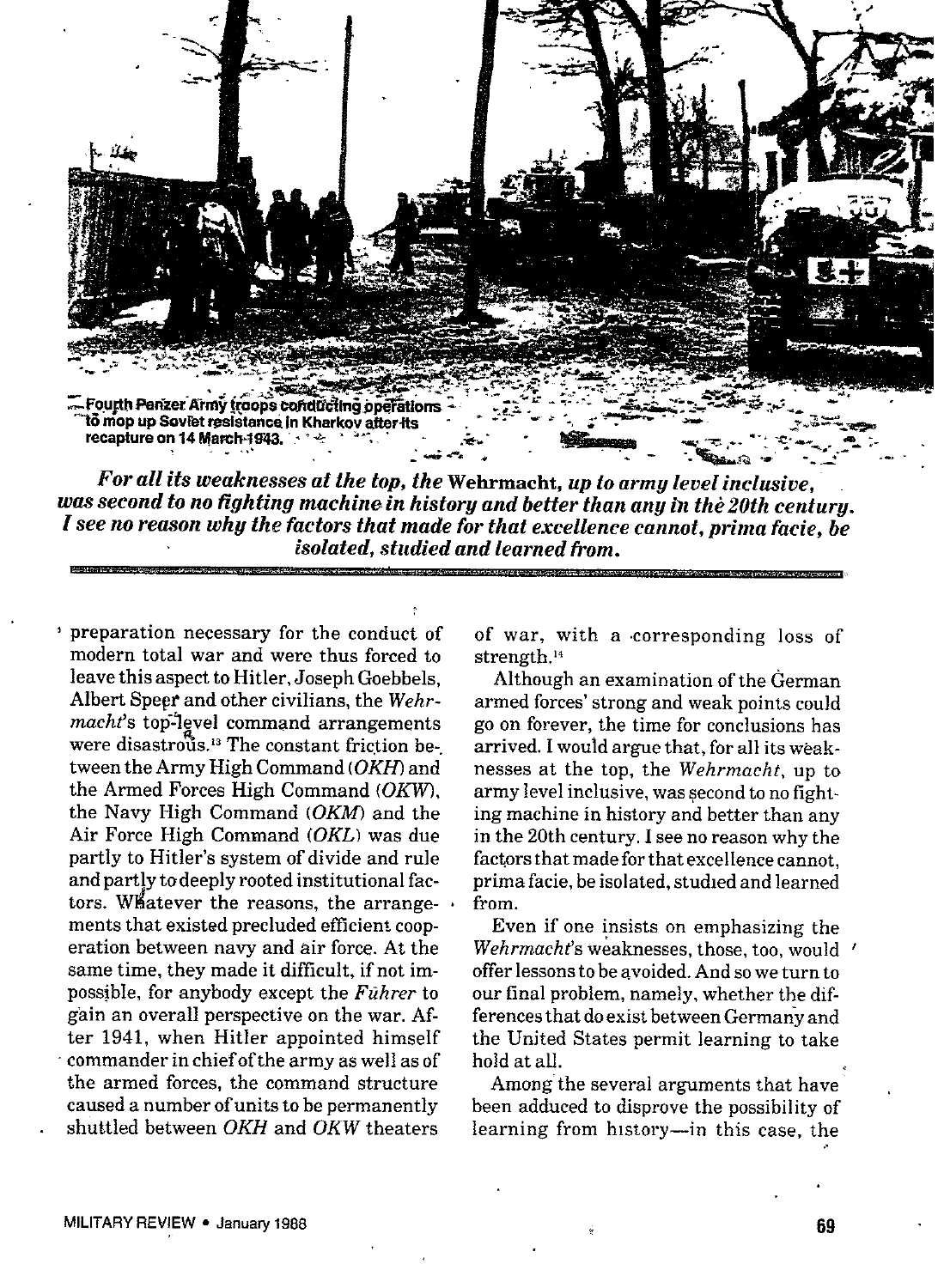*Wehrmacht*--the one most easily disposed of concerns the difference in language. It is quite true, as I have pointed out elsewhere," " that many of the most important German military terms do not have precise English equivalents. This does not mean, however, that they cannot be understood, or else all cross-cultural communication would be im-

,

*Although it is certainl~ true that the method of* **Auftrag***and* **Weisung** *has deep rqots in German militarg historg, it is not necessarily true that a non-German armed force has <i>traverse that history in its entirety to understand, gnd apply, that method. ?*

possible hy definition. Instead, all it means is that somebody should take the trouble to study the original sources. Having been studied, they should be translated as carefully and as accurately as possible, perhaps with the addition of some marginal comments for those who do not have access to the original. I, for one, do not see any further technical obstacles this problem could *cause.*

More seriously, it has been suggested that applying the *Wehrmacht*'s experience is impossible because the historical gmd institutional setting in 'which it hved and operated was utterly different from anything experienced by the US military. Thus, German society used to be hierarchic, authoritarian and antidemocratic. American society is (or is supposed to be) democratic, libertarian and egalitarian. German society was militaristic, whereas American society is not. The place occupied by tbe German armed forces, the army in particular, in German society cannot be compared to that of the US military in American society—it was far more important and far more elevated.

This list of differences could be extended indefinitely, but the point is clear. Armed forces are necessarily rooted in their societies, so the argument goes, and these societies are (in this case, and perhaps in every case) so different from each other that any attempt to isolate individual traits and apply them in another context can only lead to distortion, even assuming it is possible at all,

There is, without a doubt, some truth in this argument. History, it has been well said, is a seamless web; every factor is inextricably bound up with every other so that one cannot be extracted without, to some extent, altering the rest. Like all good arguments, however, this one has its limits. If pushed too far, it will turn into an absurd caricature of itself. Thus, although it is certainly true that the method of  $A$  *uftrag* and *Wetsung* has deep roots in German military history, it is not necessarily true that a non-German armed force has to traverse that history in its entirety to understand, and apply, that method.

Although the German casualty replacement system as it worked in World War II had everything to do with the institutional development of the German army, one does not necessarily have to duphcate the Ger man experience and divide the United<br>States into many independent principalities to comprehend and adapt the essential features of that system to American needs. Again, examples could be multiplied, but this is really superfluous. To argue that one cannot learn from the past, (In this case) by altering any part of one's military forces because every part is rooted in historical experience and linked to each other, amounts to the denial of human free will and a surrender to historical determinism—a doctrine which, aside from everything else, is decidedly un-American.

Finally, it is simply not true that learning from (again, in this case) military history

 $\bigcup$ 

\

\*